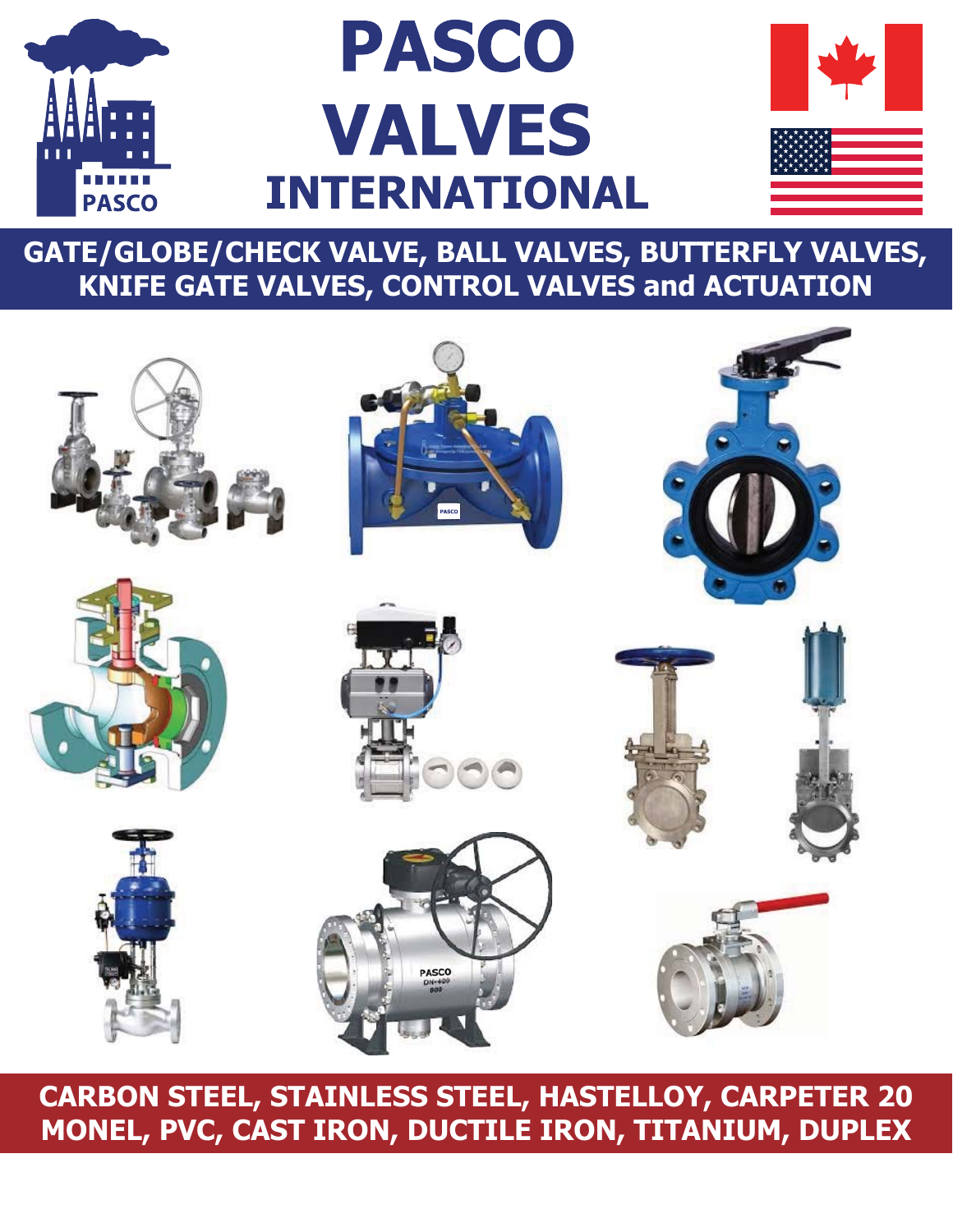

**3 PC FOUR BOLT** 1000 PSI BALL VALVE CONNECTION TYPE:

NPT, SOCKET SIZES: 1/2" - 4" MATERIAL: CARBON, STAINLESS STEEL



**3-PC 4 BOLT CONCEALED**

2000 PSI BALL VALVE CONNECTION TYPE: **COMPRESSION** SIZES: 1/4" - 1" MATERIAL: CARBON/

**STAINLESS** 



**2PC-THREADED END** 3000 PSI BALL VALVE CONNECTION TYPE: THREADED END SIZES: 1/4" - 2" MATERIAL:

CARBON STEEL,STAINLESS



**3PC - FOUR BOLT** CONNECTION TYPE: THREADED END, SOCKET WELD, BUTT WELD SIZES: 1/2" - 4" MATERIAL: CARBON STEEL,STAINLESS





**DIRECT MOUNT DESIGN** CONNECTION TYPE: THREADED,SOCKET WELD SIZES: 1/2" - 4" MATERIAL: CARBON, STAINLESS STEEL

**SANITARY STYLE VALVE** CONNECTION TYPE: POLISHED TRI CLAMP SIZES: 1/2" - 4" MATERIAL: STAINLESS STEEL W/ CAVITY FILLER



**3WAY NPT T or L PORT** CONNECTION TYPE: THREADED, soa<ET AND BUTT WELD ENDS SIZES: 1/4" - 2" MATERIAL: CARBON / STAINLESS STEEL



**3WAY FLANGED BALL VALVE** DIRECT MOUNT DESIGN

FULL & STANDARD PORT SIZES: 1/2" - 6" MATERIAL : CARBON/STAINLESS ANSI 150,300,600#



# **PASCO**

#### **INDUSTRIAL VALVE SERIES**

CONNECTION TYPE: UNION NPT & SOCKET WELD SIZES: 1/4" - 2" MATERIAL: STAINLESS STEEL, TEFLON 3PC WITH MOUNTING PAD

#### **TRUNNION MOUNTED** CONNECTION TYPE: TRUNNION END SIZES: 8" - 24" MATERIAL : CARBON / STAINLESS STEEL,

SPECIALTY ALLOYS



#### **METAL SEATED VALVE**

CONNECTION TYPE: SIZES: 1/2" - 6" MATERIAL: CARBON / STAINLESS STEEL



#### **2PC FULL PORT VALVES**

ANSI 150-600#RF FLANGED ANSI 150-600#RF FLANGED CONNECTION TYPE: SIZES:1/4"-6" MATERIAL: CARBON/ STAINLESS STEEL FIRE SAFE APPROVAL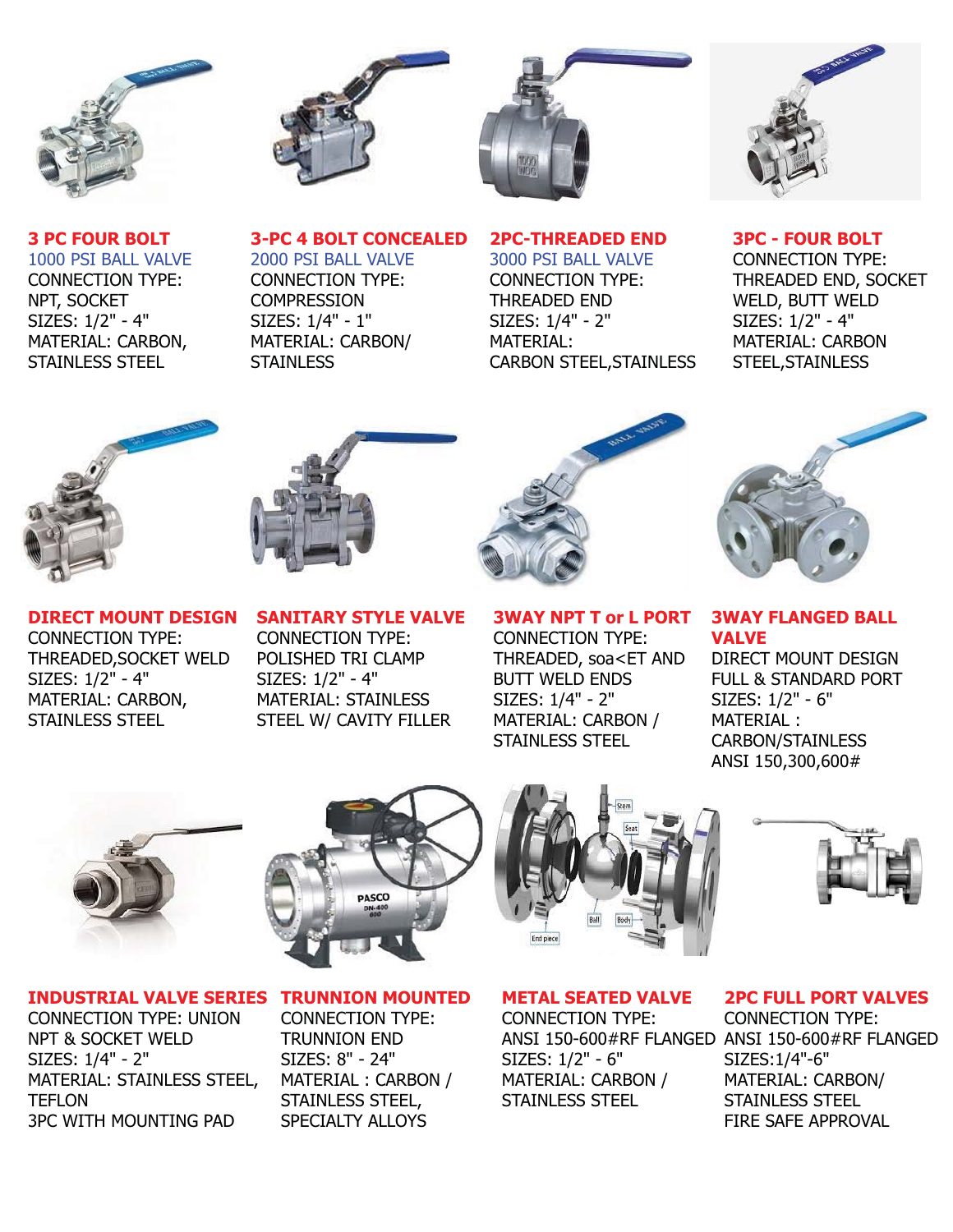

**RESILIENT SEATED, WAFER/LUG** SIZES: 2"-24''. 26" - 40" MATERIAL: DUCTILE IRON/ CARBON AND STAINLESS STEEL



**INDUSTRIAL SPLIT BODY BUTTERFLY**

ONE-PIECE DISC/STEM DESIGN BI-DIRECTIONAL "U" QJP STEM SEAL SIZES: 2"-24" MATERIAL: SS, CAST IRON, BUNA/ EPOXY,TFE LINED



**DOUBLE OFFSET ECCENTRIC**

HIGH PERFORMANCE WAFER/LUG DIRECT MOUNT FOR ACTUATORS SIZES: 2"-24" MATERIAL: STAINLESS STEEL OR CARBON STEEL, OPTIONAL **SEATS** 





**ACTUATED DOUBLEOFFSET BUTTERFLY 3 WAY DIVERTING BUTTERFLY 3 WAY TYPE L - T PORT VALVES**

LUG & WAFER STYLES HEAVY DUTY ONE-PIECE BODY SIZES: 2"-24", ANSI 150-300 MATERIAL: CARBON/STAINLESS



DESIGN SIZES: 2"-24" TRIM MATERIAL: STAINLESS **STEEL** 

Bl-DIRECTIONAL ANSI 150-600#RF FLANGED SIZES: 2"-24" MATERIAL: CARBON/STAINLESS STEEL







#### **HIGH PERFORMANCE TRIPLE OFFSET PLASTIC BUTTERFLY BALL VALVES MOUNTING HARDWARE/PARTS**

**METAL SEATED/ SOFT SEATED**

ZERO LEAKAGE AND TIGHT SHUT-OFF TRIPLE ECCENTRIC DESIGN SIZES: 3"-24" MATERIAL: CARBON/ STAINLESS STEEL LUG/WAFER BODIES

WAFER/ FLANGED / LUG BODIES/NPT SIZES: 2 " - 24" MATERIAL: PVC, CPVC, PVDF, PP

FOR ALL SIZES -STOCK ISO / FABRICATED BRACKETS CNC PROCESSED NAMUR BRACKETS MADE WITH STAINLESS STEEL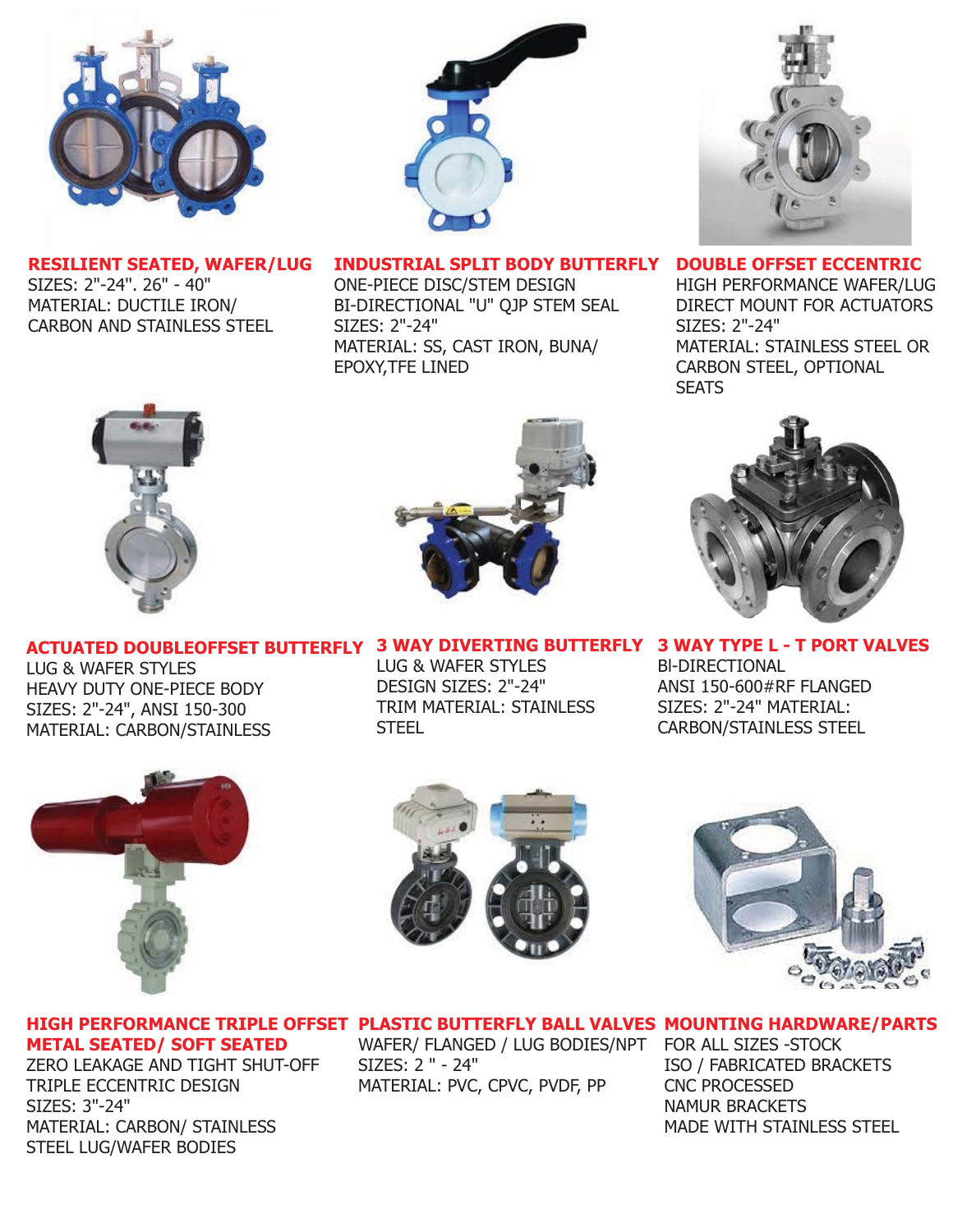# **PASCO V-PORT BALL VALVES**



## **V-PORT BALL VALVES**

- \* SERIES V-RORT BALL VALVES ARE IDEAL FOR ACHIEVING MORE PRECISE CONTROL
- \* METAL /SOFT SEATSEALING FEATURES OF A BALL VALVE
- \* WE OFFER V-PORT BALL VALVES 1/2" 4" ALSO IN A 3-PIECE DESIGN AND 1/2"- 24" ANSI 150# FLANGED.
- \* THE STANDARD "V" NOTCH OPTIONS ARE 30 °, 60 ° & 90 ° .



## **PVC V-PORT BALL VALVE**

- \* 1/2 12" INDUSTRIAL PVCV-PORT BALL VALVES SIZES AVAILABLE
- \* THE STANDARD "V" NOTCH OPTIONS ARE 30 °, 60 ° & 90 °
- \* V-PORT BALL VALVES OFFER BETTER AND MORE CONSISTENT FLOW
- \* AVAILABLE IN PVC, CPVC, PVDF AND PP
- \* ACTUATED PNEUMATICALLY OR ELECTRICALLY

## **SERIES 3-4 WAY V-PORT**

- \* 1/2" 4" INDUSTRIAL DIRECT MOUNT MULTI-PORT STANDARD AND V-PORT BALL VALVES SIZES AVAILABLE \* ISO 5211 DIRECT MOUNT PAD. ALLOWS DIRECT MOUNTING
	- OF PNEUMATIC AND ELECTRIC ACTUATORS
	- \* FULL PORT, MULTI PORT DESIGN, L& T PORT FLOW DESIGN



### **SEGMENTED BALL VALVES**

- \* HIGH RANGEAB1UTY 300:1 TURN DOWN RATIO V-PORT OR SEGMENTED BALL VALVE
- \* EQUAL PERCENTAGE FLOW CHARACTER1STIC
- \* LOW PRESSURE RECOVERY RATE MINIMIZES CAVITATION AND EXCESSIVE NOISE
- \* MULTI-BODY RATING ANSI 150/300
- \* EXPOXY LINED FOR SEVERE SERVICE APPLICATIONS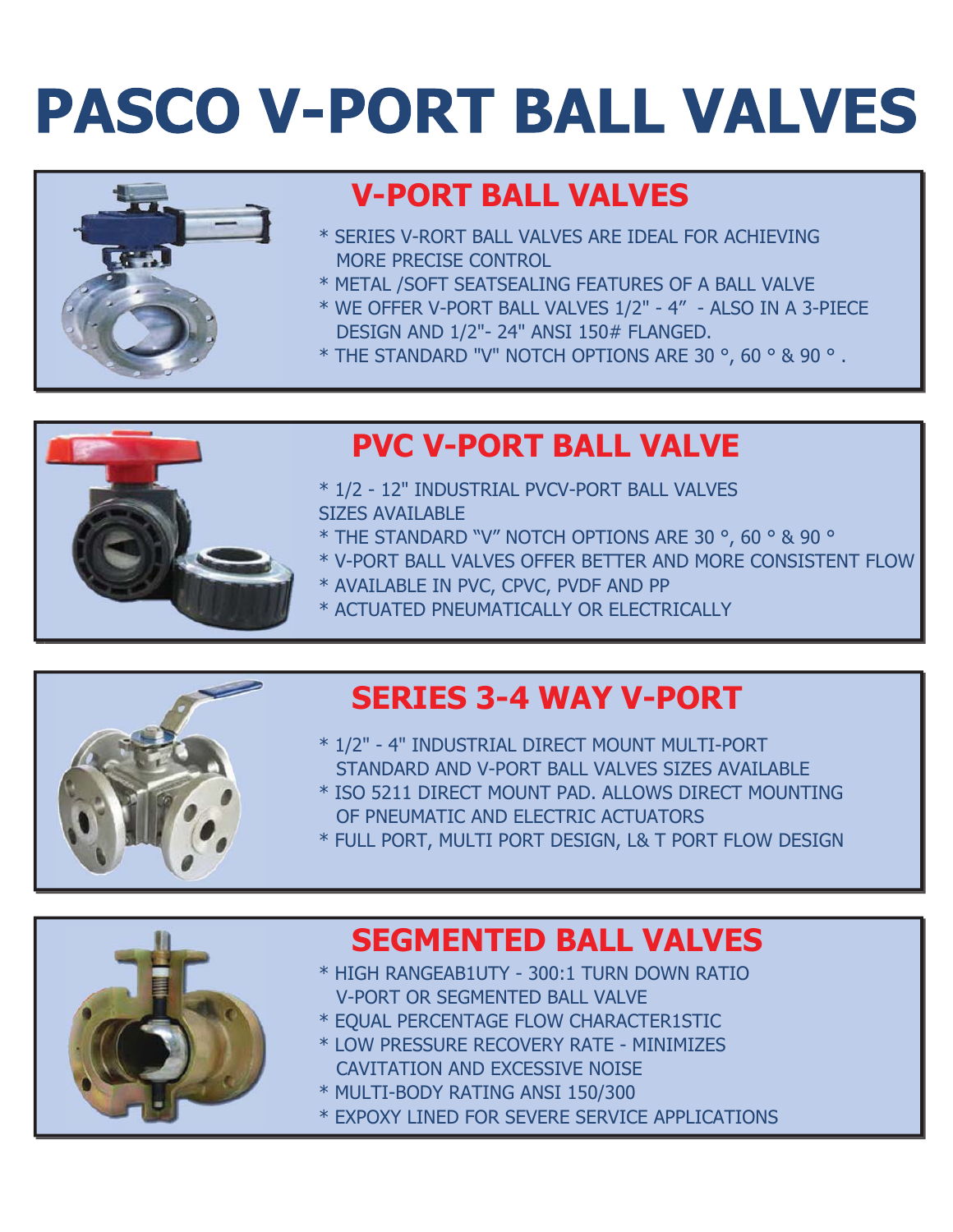

**PROCESS CONTROL VALVES** SINGLE SEATED OR CAGE GUIDED SIZES: 1/2" - 2" NPT SIZES : 1 - 8" ANSI 150-600#RF MATERIAL: CARBON OR STAINLESS FIELD REVERSIBLE ACTUATORS



**KNIFE GATE VALVES** SLURRY, SLUETH OR CONTROL METAL OR SOFT SEAT FULL FACE FLANGE SIZES: 2"-24" MATERIAL: CARBON/STAINLESS STEEL



#### **FUSIBLE LINK AUTOMATIC CLOSURE IN CASE OF FIRE**

AVAILABLE IN ANSI FLANGES API 607 FIRE SAFE VALVE SIZES: 1/2" - 4" HEAVY-DUTY SOLDERED FUSIBLE LINKS



**PLUG VALVES SLEEVED OR LINE** SIZES: 2"-24" AVAILABLE IN VARIOUS MATERIALS AND LINERS



**GATE, GLOBE, CHECK VALVES** FLANGED, THREADED OR SOCKET AVAILABLE IN VARIOUS SIZES AND IN VARIOUS MATERIALS ANSI 150-1500#RF FLANGED



**HIGH QUALITY PVC VALVES** BALL VALVES, BUTTERFLY VALVES AND V-PORT BALL VALVES SIZES: 1"-12" ECONOMIC VALVE OIOICE



**SAFETY RELIEF VALVES** SECTION VIII SIZES: 1"-12" ANSI 150-900#RF MATERIAL: CARBON/STAINLESS **STEEL** 



**SANITARY PROCESS VALVES**

BALL, BUTTERFLY, 3 WAY AIR AND ELECTRIC ACTUATORS ARE ALSO AVAILABLE SIZES: 1/2" - 6" MATERIAL: STAINLESS STEEL



**SOLENOID VALVES** DIRECT AND PILOT OPERATED SIZE: 1/4" - 8" MATERIAL: IRON, STAINLESS STEEL AND BRASS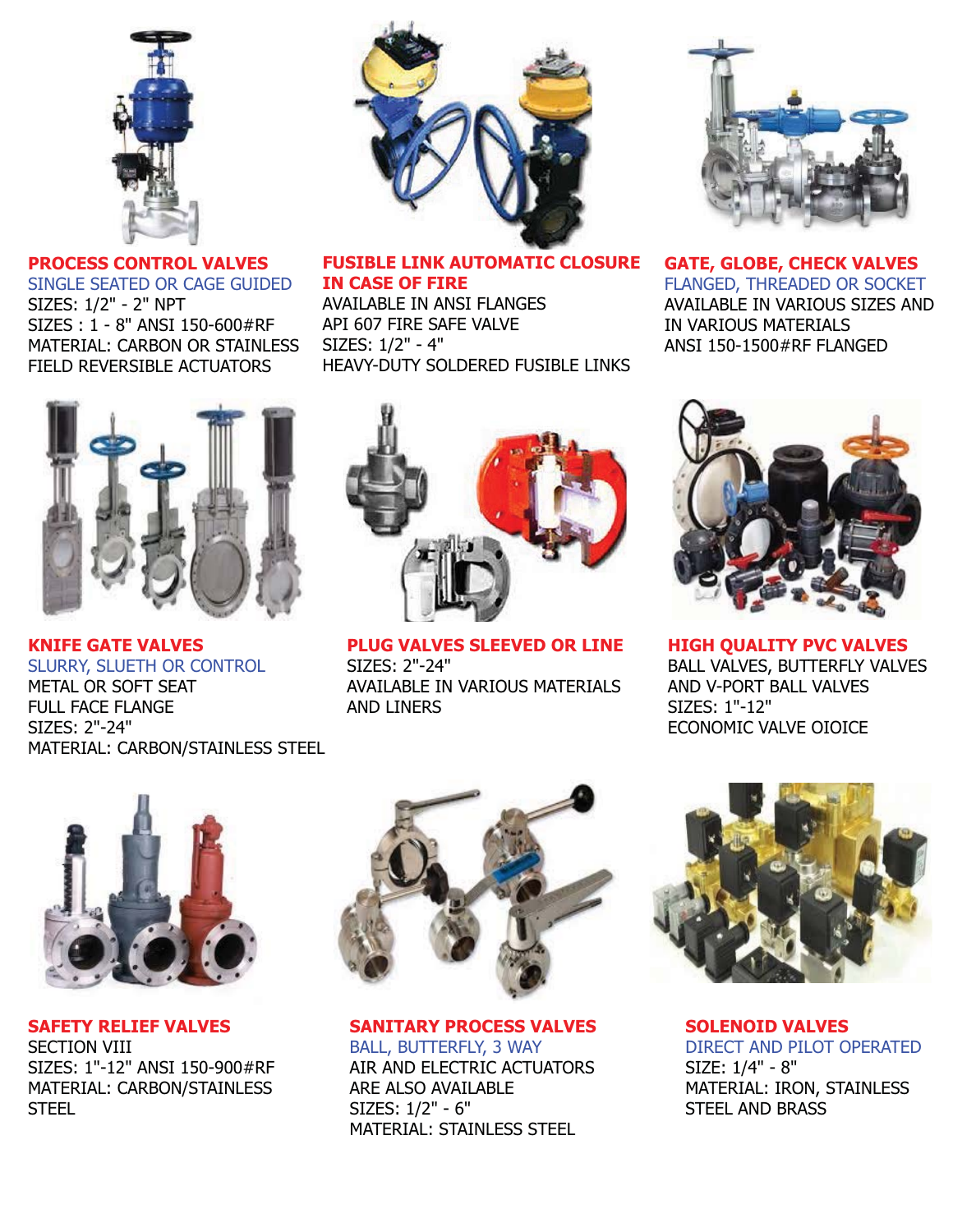



#### **NTQ ELECTRIC ACTUATOR ELECTRIC ACTUATOR**

**NK Series Rack & Pinion** Pneumatic Actuato

OPEN/CLOSE & MODULATING ELECTRIC MOTOR: 120VAC EFFICIENT, LOW POWER, DC MOTORS AVAILABLE MANUAL OVERRIDE IP65 AND EXPLOSION PROOF CE, NEMA 4X

REVERSIBLE MOUNTING SIMPLIFY FIELD WIRING MANUAL HANDLE OVERRIDE DETECTION MANUAL OVERRIDE, HIGH **TORQUES** RANGE: -31 °F TO + 150°F OVERLOAD PROTECTION



#### **SERIES NSF SCOTCH YOKE**

TORQUE FROM 978Nm to 226,200Nm ISO 5211, PNEUMATIC OR HYDRAULIC, DOUBLE ACTING & SPRING RETURN & SPRING RETURN

# **NK PNEUMATIC RACK &**

**PINION** NAMUR MOUNT, ISO 5211 90-180 Deg with INDICATOR ANODIZED, COATED, STAINLESS AND PLASTIC, DOUBLE ACTING



**SMART IQ ELECTRIC** 

**NTQ SERIES ELECTRIC ACTUATOR** 

ELECTRONIC STALL

**ACTUATOR**

**LIMIT SWITCHES** POLYCARBONATE DOME 1/2" CONDUIT ENTRIES WEATHER PROOF ALUMINUM OR PLASTIC IP65/68, EXPLOSION PROOF CE, ATEX, ULC, ROHS



#### **NTE ELECTRIC ACTUATOR**

IP 67 AND 68 DETACHABLE CRANK **HANDLE** 18 TO 6000NM TORQUE 90 - 180 Deg rotations



**LIMIT SWITCH** INDUCTIVE PROXIMITY TOP MOUNTED POSITION INDICATED-ECONOMICAL IP65/68, EXPLOSION PROOF CE, ATEX, ULC, ROHS



**DOUBLE ACTING & SPRING RETURN**

TOP QUALITY BEARINGS HARD ANODIZED EXTRUDED ALUMINUM BODY METAL SPRING GUIDES LOW FRICTION/HIGH LIFE



#### **STAINLESS STEEL PNEUMATIC**

HEAVY-DUTY PINION SPRING CARTRIDGES All SS HOUSING DIRECT MOUNTING ISO 5211



**POSITIONERS** ROTARY OR LINEAR SPLIT RANGE AVAILABLE VIBRATION RESISTANT STAINLESS STEEL GAUGES CE, ATEX, ULC, ROHS



**DECLUTCHABLE GEARBOX** VALVES & ACTUATORS SMALL & LIGHT WEIGHT TWO KEY WAYS WIDE RANGE OF SIZES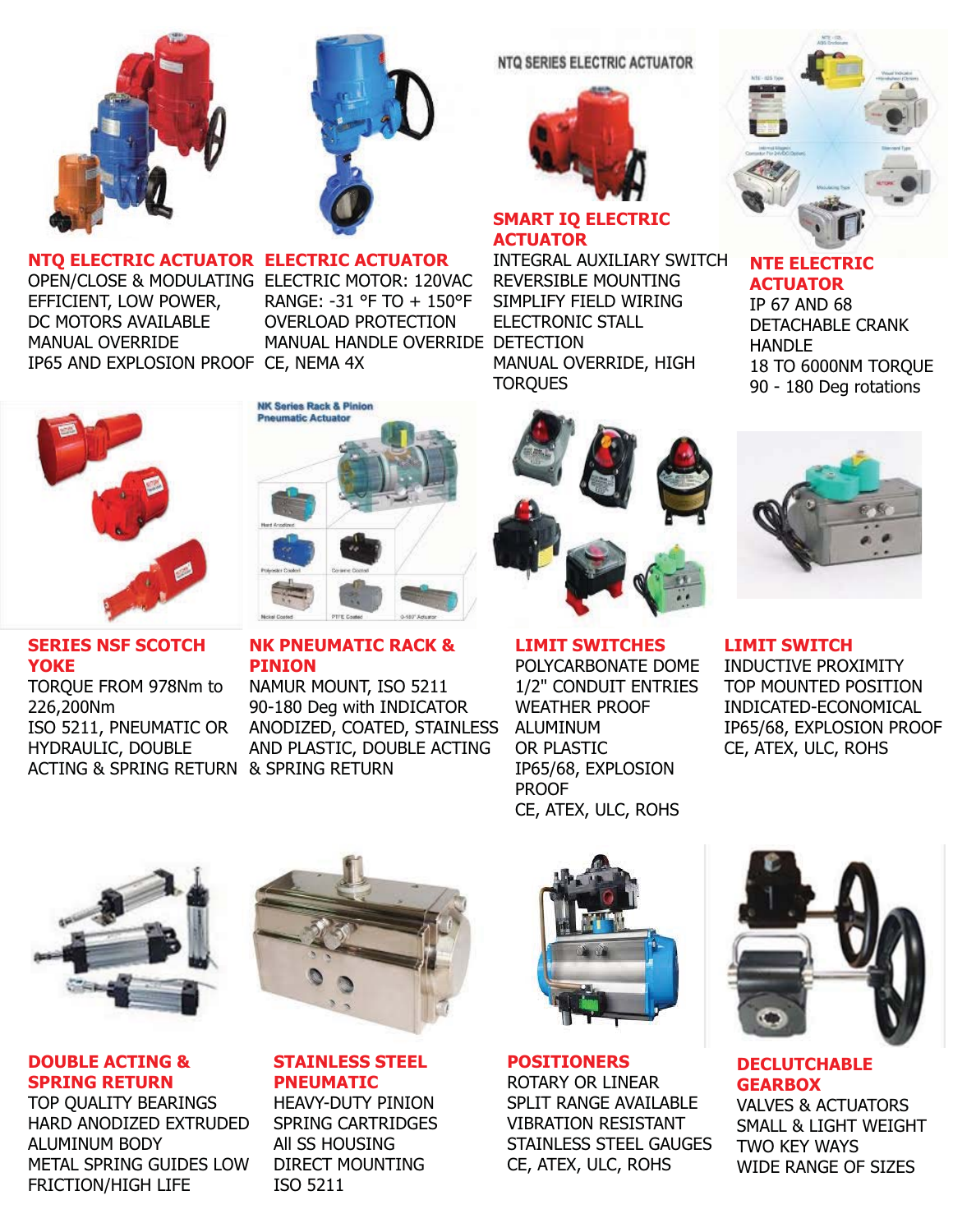

**ACTUATED VALVES PNEUMATIC -ELECTRIC** DIRECT MOUNT FOR LOW-PROFILE OR BRACKET MOUNT



#### **PNEUMATIC ACTUATORS**

RACK N PINION MATERIAL: ANODIZED ALUMINUM, STAINLESS OR PLASTIC



#### **ELECTRIC ACTUATORS FOR OS&Y GATES AND GLOBE VALVES**

SMART ELECTRONICS WITH MANUAL OVERRIDES SIZES: 1/2"- 12" ANSI 150/1500# MATERIAL: CARBON/STAINLESS



**PNEUMATIC OR ELECTRIC KNIFEGATES**

DIRECT INTREGAL POSITIONERS SIZES: 2" - 40" MATERIALS: DUCTILE IRON, CARBON / STAINLESS AND SPECIALTY ALLOYS



**PNEUMATIC OR ELECTRIC 3 WAYS** MIXING AND DIVERTING SIZES: 1/2" - 12"ANSI 150-300#RF MATERIAL: CARBON/STAINLESS AND SPECIALTY ALLOYS



#### **PNEUMATIC / ELECTRIC CONTROL LINEAR GLOBE CONTROL**

STEM GUIDED , CAGED TRIMS, SPECIALTY TRIM FOR NOISE SIZES: 1/2" - 12"ANSI 150-1500#RF MATERIALS: DUCTILE IRON, CARBON/ STAINLESS AND SPECIALTY ALLOYS



**PNEUMATIC / ELECTRIC ACTUATORS** PVC, CPVC OR PVDF FLANGED ENDS SIZES: 1/2" - 12"



**LINED C0NTROL VALVES**

TEFLON LINED ANSI 150# RF SIZES: 1/2" - 4" DUCTILE IRON BODIES



**PNEUMATIC OR ELECTRIC CONTROL BALL VALVES** SIZES: 2" - 24" MATERIALS: CARBON, STAINLESS, SPECIALTY ALLOYS